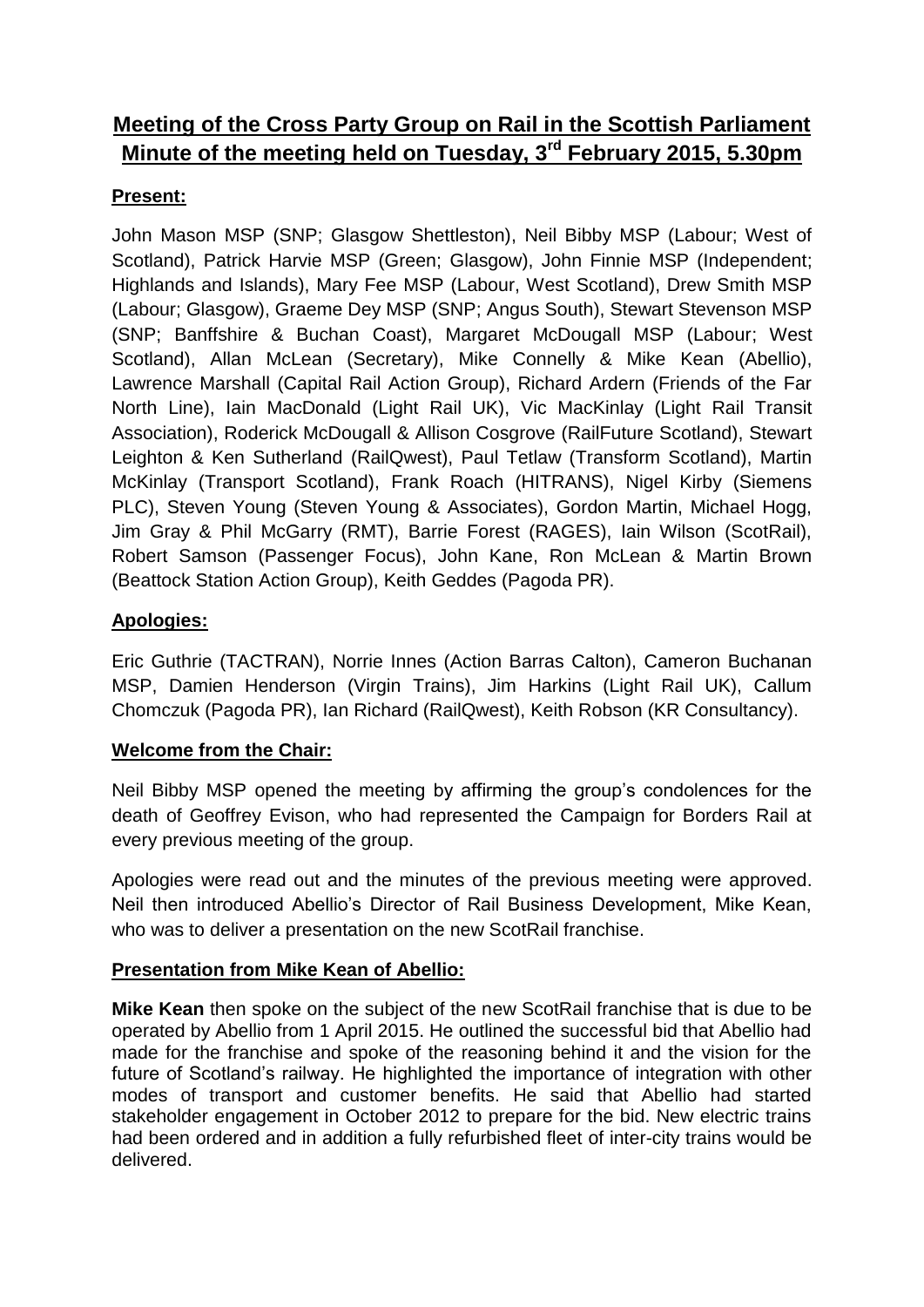There would be a "deep alliance" with Network Rail. The aim was to transform the network. The management approach would be "the Abellio way". The refurbished fleet of high-speed inter-city trains would have power doors, improved comfort, compliance with regulations for passengers with reduced mobility and on-train catering. Capacity would be increased by 20 per cent and there would be an "uplift" of the  $1<sup>st</sup>$  Class service.

Savings in journey-time would include 12 minutes from Inverness to Edinburgh and Glasgow. As part of the programme of transforming the quality of Scotland's rail services, refurbished Class 158 trains, with interior layouts modelled on those currently on trains on the Far North Line, would serve tourist lines. There would be "refreshed" Class 156 trains for South West Scotland. There would be a series of apps to help passengers. Abellio would introduce their system of "bike-and-go" cycle hire. A Smart Card would be developed.

#### **Questions for Mike Kean of Abellio:**

(Answer summaries are within brackets)

- **1)** Stephen Young asked about arrangements for engineering work to minimise inconvenience to passengers. Mr Young also asked about difficulties passengers had using through tickets at barriers when changing trains. (**A better way of working would be considered through the alliance with Network Rail. Smart ticketing would be better for a smooth journey**.)
- **2)** John Finnie MSP asked about staff and job security. **(Staff would transfer from the existing franchise to the next under TUPE regulations. Incentives for staff would be introduced through consultation and negotiation with the unions. He was happy to negotiate. There would be training and development of staff.)**
- **3)** Allison Cosgrove of Railfuture asked about access for people with disabilities. She also complained about problems on a recent journey to the Far North Line. **(On the latter, Mr Kean said Abellio were not running the franchise yet but would work to try and resolve problems. There was funding for station improvements including access.)**
- **4)** Partrick Harvie MSP asked about a leaflet he had received from the RMT union before he travelled from Glasgow to Edinburgh about "dumping of sewage" from train toilets. **(Mr Kean said that the bid was compliant with requirements to end this practice but Abellio would work with Transport Scotland and Network Rail to come up with a solution. He recognised that the RMT wanted to achieve an end to the practice earlier than the target of December 2017. Mr Kean also reassured Mr Harvie separately over the provision of arrangements for cyclists.)**
- **5)** Mike Hogg of the RMT asked about improving industrial relations. **(He was told that Abellio wanted to work with the unions on this.)**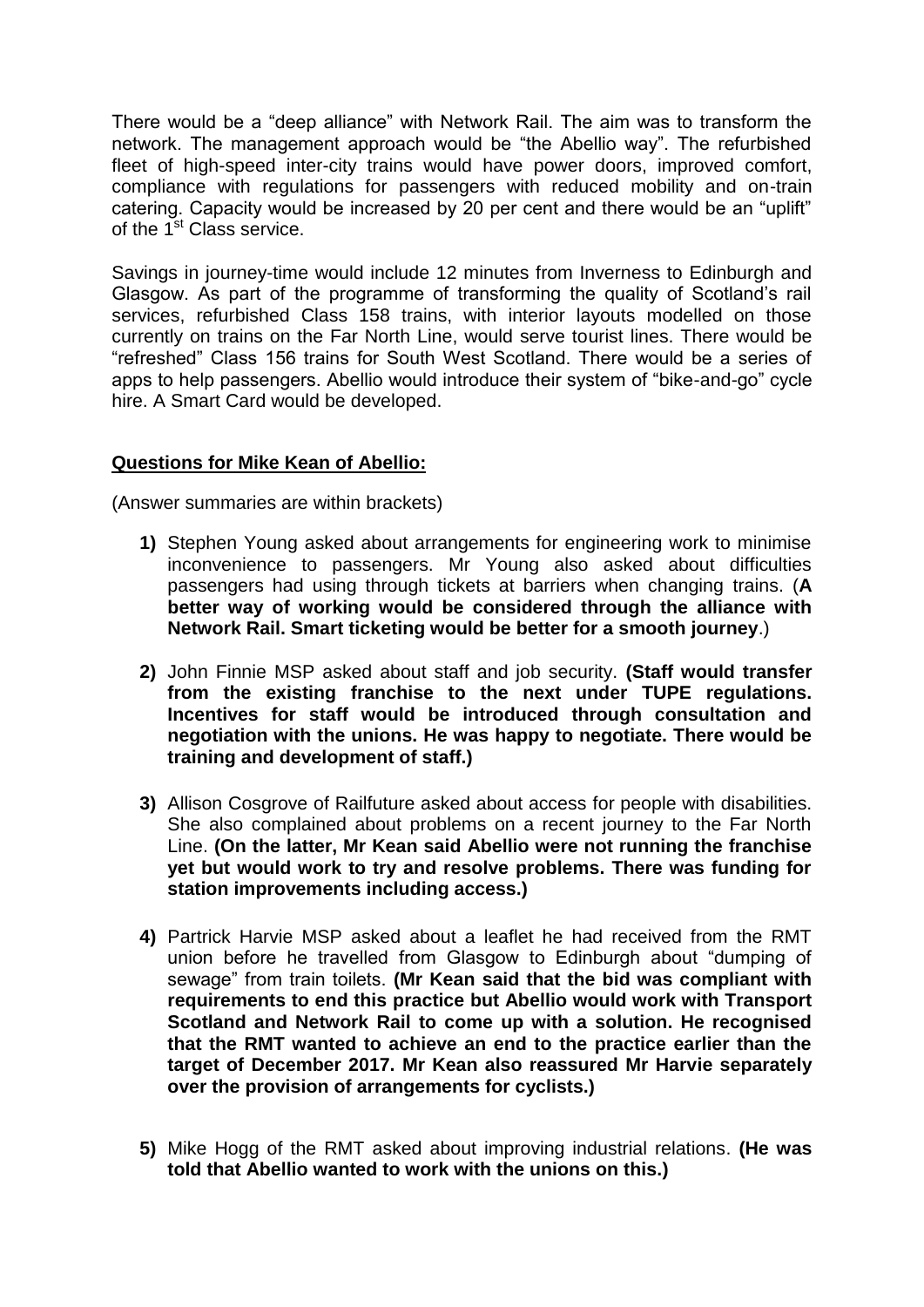- **6)** Richard Ardern of the Friends of the Far North Line thanked Mr Kean for reassurances about tackling problems. **(Mr Kean promised an open approach from Abellio.)**
- **7)** Mary Fee MSP asked about long-term reinvestment into the franchise. **(Mr Kean said that Abellio had a good record of investing and quoted the Greater Anglia franchise as an example.)**
- **8)** Margaret McDougall MSP asked about winter weather disruption and car-park charging. Mr Kean said there would be "winterisation" work through the alliance. **(Mr Kean stressed that the policy is not to charge for passengers to park at stations where the car park is the responsibility of ScotRail. However, other organisations were responsible for some car parks. There was also an issue in some locations of people who were not travelling by train but who parked for free at stations instead of parking elsewhere.)**
- **9)** Robert Samson of Passenger Focus also asked about car-parking at stations and was told that it was Abellio's long-term aspiration to bring in a common set of rules. **(Unfortunately outwith Abellio's remit.)**
- **10)**Ken Sutherland & Stewart Leighton from Railqwest asked about new opportunities including Glasgow Crossrail and capacity on the Highland Line. **(Mr Kean said that any developments clearly had to meet wider Scottish Government objectives and a business case. Abellio would do what they were specified to do.)**
- **11)** Martin Brown from Beattock Station Action Group said the absence of a station serving the Beattock/Moffat area left a big gap in the network. **(Mr Kean said Abellio would stop at stations where there was a case to do so.)**
- **12)**Phil McGarry of the RMT asked about the application of TUPE, the practice of dumping effluent on tracks and mentioned concern about a pay anniversary date coinciding with the start of the franchise. **(Mr Kean said Abellio would comply with TUPE. There was a process to be diligently worked through and there would be road shows to inform staff throughout Scotland about the new franchise. In response to Mr McGarry's concern about those staff who were due to transfer from the current ScotRail franchise to the new, separate Caledonian Sleeper franchise, Mr Kean said he was not able to speak about the Sleeper franchise. He reassured Mr McGarry that ScotRail would have no compulsory redundancies.)**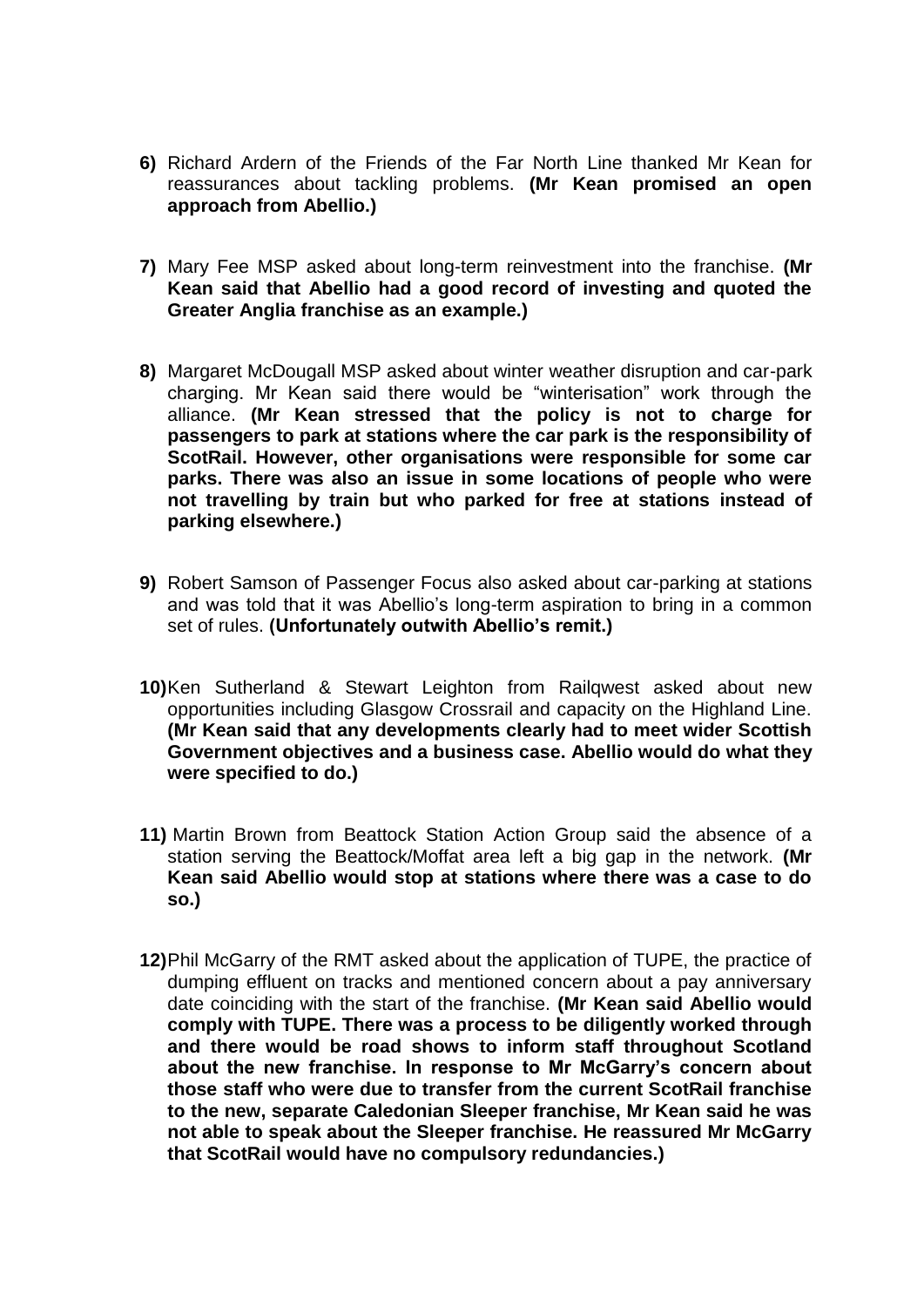- **13)** Graeme Dey MSP asked about trains stopping more often at particular stations. **(He was told that the first priority was to ensure that the specification is met. However, over time, opportunities could arise.)**
- **14)** Roderick McDougall of Railfuture asked about travel prices for Smart Card users, adding that he hoped that there would not be extra charges for passengers not using such cards. **(Mr Kean said that the franchise operator was not responsible for pricing policy.)** Mr McDougall also asked if there would be an opportunity for the public to see mock-ups of proposed interiors before new and refurbished rolling stock was introduced**. (Mr Kean said that Transport Scotland had indicated what was required.)**
- **15)**Ken Sutherland of RailQwest accused Transport Scotland of "perversely" opposing schemes. **(Reassured that Abellio will have a positive attitude to schemes. It is in their interest to.)**
- **16)**Barrie Forrest of RAGES, Rail Action Group, East of Scotland, asked about new stations at East Linton and Reston and a new service linking Edinburgh with Dunbar and Berwick. **(Mr Kean said he would meet the RAGES committee soon.)**
- **17)**Stephen Young stated that innovative train planning can help with improvement schemes. Someone added a question about potentially faster Edinburghj/Ayr journey times over the current timings via Carstairs. **(Mr Kean said that better journey times in general were among franchise criteria.)**
- **18)**Robert Samson of Passenger Focus asked about possible timetable changes on the Borders Railway when charter trains would operate. **(Mr Kean said that the Borders line would be unique in the way it would combine commuter and tourist needs. A balance would be needed but a commuter peak train would not be dropped. Abellio was talking with Transport Scotland.)**
- **19)** It was asked if electrification gave an opportunity for more trains to run. **(Mr Kean said that the Edinburgh-Glasgow Improvement Project EGIP involved dramatic improvement and acceleration.)**
- **20)**Mike Hogg of the RMT wanted to know which managers the union would be dealing with after the franchise started. **(Mr Kean said that could not be confirmed yet, other than to say that he would be part of the Abellio senior management team. He added that the current management team had done a good job.)**